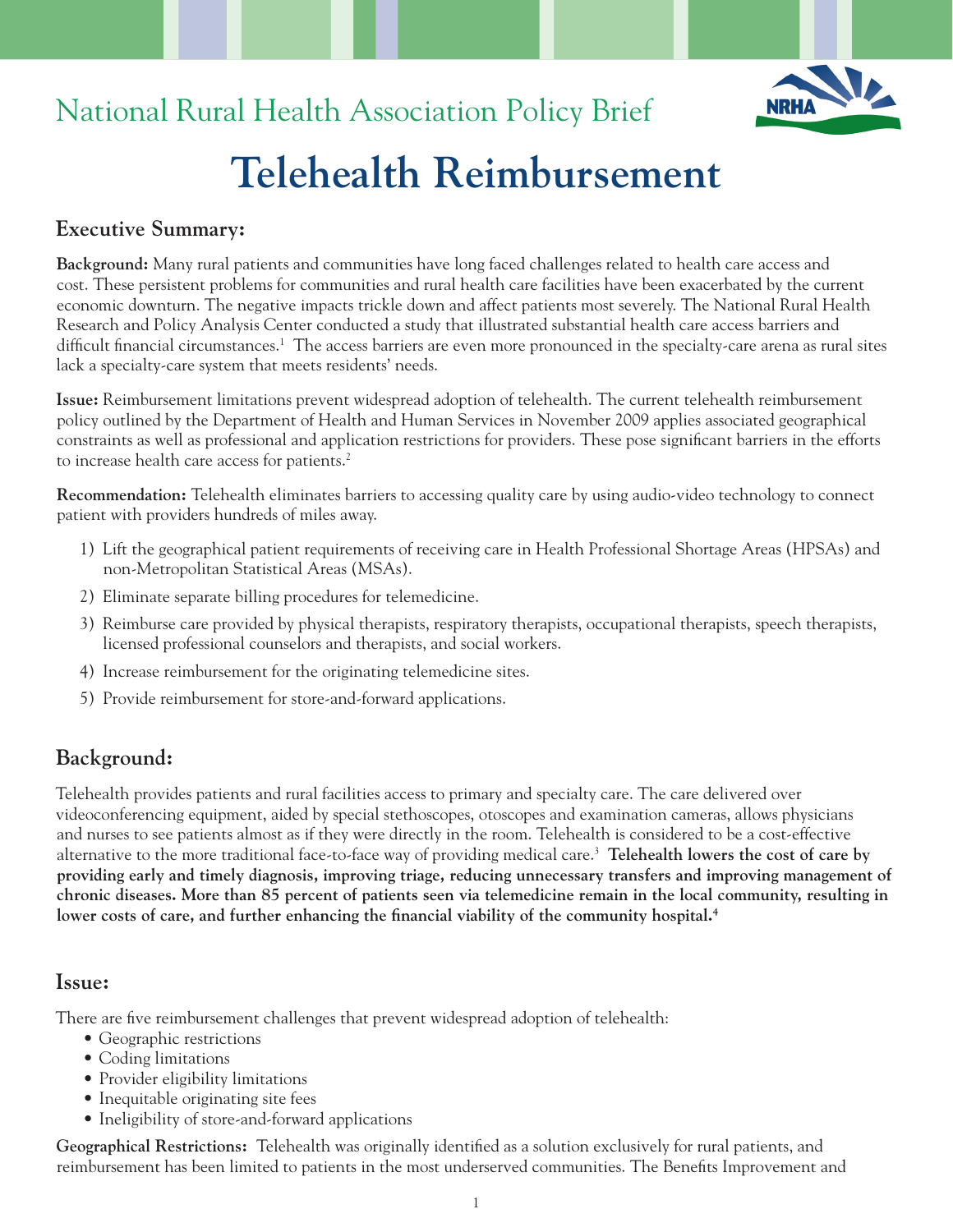Protection Act of 2000 included amendments to the Social Security Act and removed some of the prior constraints, yet maintained substantial limitations related to geographic location, originating sites and eligible telehealth services.5 Barriers to health care exist independently and regardless of geographical criteria.

The current reimbursement policy outlined by the Centers for Medicare & Medicaid Services (CMS) requires the telehealth encounter to meet the following criteria: The Medicare beneficiary resides in, or utilizes the telehealth system in a federally designated rural health professional shortage area (HPSA) in a county that is not included in a metropolitan statistical area (MSA); or from an entity that participates in a federal telemedicine demonstration project that has been approved by the Secretary of Health and Human Services as of Dec. 31, 2000.<sup>6</sup>

A MSA contains a core urban area of 50,000 people or more and includes the counties containing the core urban area, as well as any adjacent counties that have a high degree of social and economic integration (as measured by commuting to work).7 There are two key problems with limiting eligibility to MSAs. The first is that the definition of MSAs by county line may result in rural communities more than an hour outside of the city limits being defined as metropolitan. Additionally, there may be many instances where patients living within MSAs lack access to specialists because their sub-specialty is not available locally or the specialist does not have capacity to take new patients. In many areas of the country there are not enough health professions to provide certain in-person visits. **Telehealth allows patients in need of services to reach providers with capacity and should not be restricted based on rurality.**

HPSAs are designated by the Health Resources and Services Administration as having shortages of primary-medical care, dental or mental-health providers and may be geographic (a county or service area) demographic (low income population) or institutional (comprehensive health center, federally qualified health center or other public facility). Because of limits to eligibility based on HPSAs, residents who have access to primary care, dentistry, and mental health but not other key specialties are penalized.

Code Limitations: The current reimbursement policy requires the telehealth encounter to include specific professional CPT codes. The following is a breakdown of codes that are currently reimbursed and codes that should be reimbursed.

| <b>Telehealth Reimbursed Codes</b>                           |                                                           |
|--------------------------------------------------------------|-----------------------------------------------------------|
| <b>CPT/HCPCS Codes</b>                                       | <b>Telehealth Services</b>                                |
| 99201-99215                                                  | Initial outpatient visits                                 |
| 99211-99215                                                  | Follow-up outpatient visits                               |
| G0425-G0427                                                  | Initial telehealth inpatient visits                       |
| G0406-G0408                                                  | Follow-up inpatient visits                                |
| 90801                                                        | Psychiatrist diagnostic interview examinations            |
| 90804-90809                                                  | Individual psychotherapies                                |
| 96150-96152                                                  | Individual health and behavioral assessment interventions |
| 90862                                                        | Pharmacologic management                                  |
| G0270, 97802, 97803                                          | Individual medical nutrition therapies                    |
| 90951, 90952, 90954,<br>90955, 90957, 90958,<br>90960, 90961 | End-stage-renal-disease-related services                  |
| 96116                                                        | Neurobehavioral status exams                              |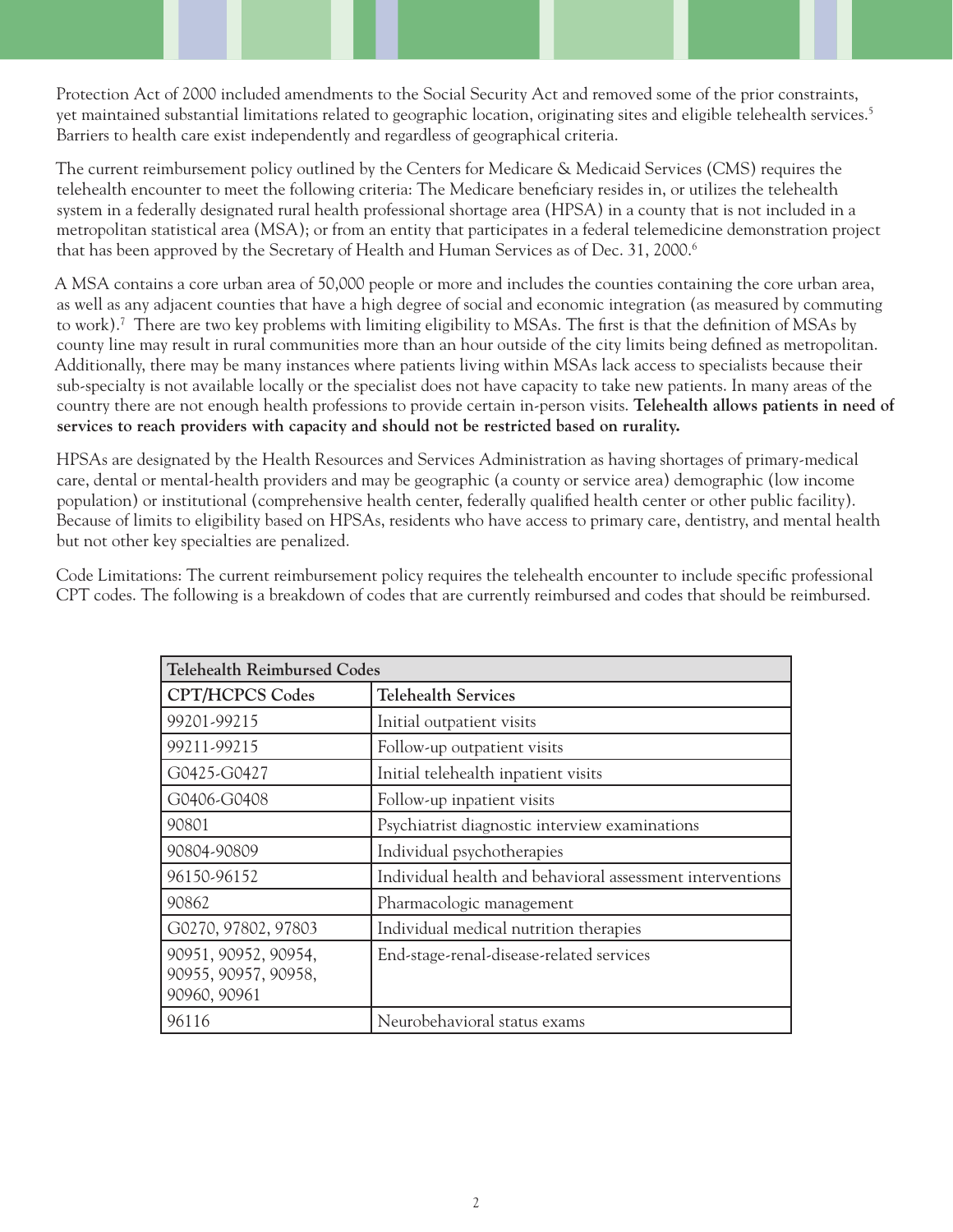| Codes NOT Reimbursed if Provided by Telehealth |                                                       |
|------------------------------------------------|-------------------------------------------------------|
| <b>CPT/HCPCS Codes</b>                         | <b>Telehealth Services</b>                            |
| 96118-96119                                    | Neuropsychological testing                            |
| 99231-99233                                    | Subsequent hospital care for behavioral health        |
| 99238-99239                                    | Discharge-day service for behavioral health           |
|                                                |                                                       |
| 99291-99292                                    | Critical care                                         |
|                                                |                                                       |
| 99307-99310                                    | Subsequent nursing facility care per day              |
| 99315-99316                                    | Discharge services for nursing facility services      |
| 99318                                          | Other nursing facility services                       |
|                                                |                                                       |
| 96153                                          | Health and behavior intervention, group               |
| 96154                                          | Health and behavior intervention, family-with-patient |

Provider Eligibility Limitations: Medicare reimbursement for telehealth services is limited to certain providers, specifically, the telehealth encounter must be performed by a:

- Physician
- Nurse practitioner
- Physician assistant
- Nurse midwife
- Clinical nurse specialist
- Clinical psychologist
- Clinical social worker with master's degree
- Registered dietitian
- Nutrition professional

However there is a shortage of several types of professionals who are not included on the reimbursement eligible list. These providers include:

- Physical therapists
- Speech therapists
- Respiratory therapists
- Occupational therapists
- Social workers

The services of these providers are in high demand and often not available in rural communities. With assistance from health care technicians at the rural site, these services can be provided over telehealth.

**Inequitable Facility Fee:** CMS provides reimbursement to the telehealth provider and the originating site. The originating site is defined as the physical location of the patient. This location provides a nurse to facilitate the provider consultation with the patient. The nurse completes a nursing assessment on the patient, presents the patient to the physician and assists as needed throughout the consultation via the telehealth equipment.

For this service, the originating site can charge a telehealth site facility fee. The payment amount for HCPCS Level II code Q3014 *Telehealth originating site facility fee* is 80 percent of the lesser of the actual charge or \$24 – up from \$23.72 in 2009, an increase of 1.2 percent. **Patients are responsible for any unmet deductible amount or coinsurance.**

As of October 1, 2001, coverage and payment for Medicare telehealth includes consultation, office visits, individual psychotherapy, and pharmacologic management delivered via a telecommunications system.

Costs to the originating sites (where patient is located) for telemedicine consultations is insufficient to cover costs of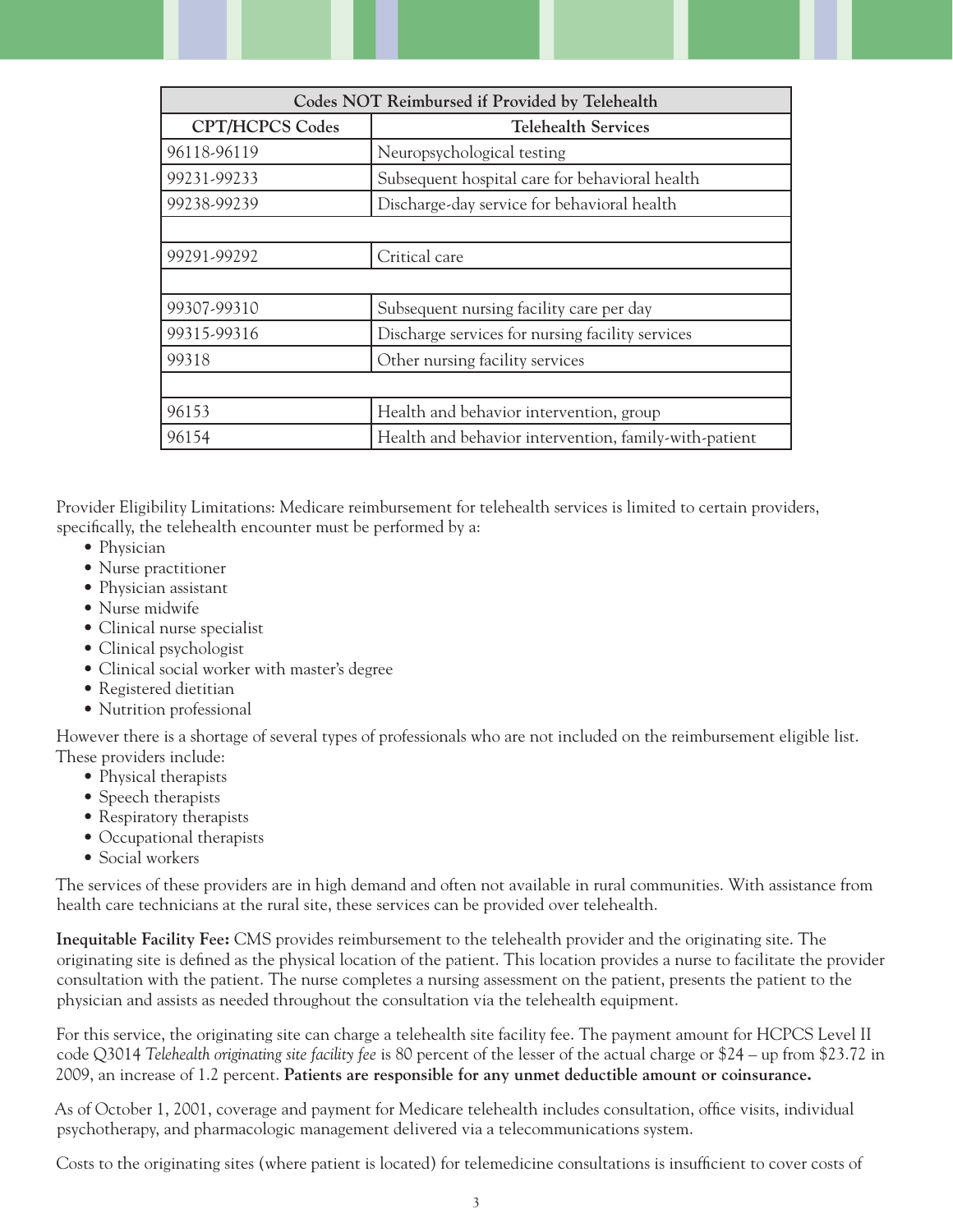providing the services. The current site fee a telehealth originating site is \$24, which is only a \$4 increase in the amount established in 2001.Beginning October 1, 2001 CMS initiated coverage of and payment of a site fee for Medicare telehealth services including office visits, individual psychotherapy, and pharmacologic management delivered via an interactive telecommunications system. In 2001 the fee was set at \$20.8 **Because rural providers do not receive equitable compensation for their provision of services provided via telehealth, they are concerned about maintaining the support staff that is required to facilitate telehealth visits. If the originating site is not fairly compensated, telehealth is doomed to remain a fringe service.** 

**Ineligibility of Store-and-Forward Applications:** Store-and-forward is the transmission of medical information to be reviewed at a later time by a physician or practitioner at a distant site. Medical information may include still images, X-rays, MRIs, EKGs, laboratory results, audio clips and text. The physician at the distant site reviews the case without the patient being present. Certain store-and-forward technologies such as X-rays, diagnostic ultrasound, EKG, EEG and cardiac pacemaker analysis, are covered as they are services that do not normally require in-person interaction between provider and patient. Others, such as digital images for diabetic retinopathy or skin lesions and pathology slides that are captured, sent and read without direct patient interaction, are not reimbursable outside of demonstration projects.

Several respected health care providers, payors and professional groups, including the VA, Aetna, the National Institutes of Standards and Technology and the American Academy of Dermatology, have recognized the efficacy of these telehealth applications. For many years, regional store-and-forward programs have been providing consultation to VHA sites in need of specialty expertise. VHAs first national store-and-forward program is a primary-care based model that screens veterans with diabetes for retinopathy using teleretinal imaging, which expedites referral for treatment and provides health information. Numerous other studies also support the use of store-and-forward technologies.<sup>9</sup> Limiting these technologies with a requirement for in-person interaction unnecessarily restricts access to care for underserved patients.

#### **Recommendations:**

- 1) Lift the geographical patient requirements of receiving care in a health professional shortage area (HPSA) and non-metropolitan statistical areas (MSA).
- 2) Eliminate separate billing procedures for telemedicine,
- 3) Reimburse care provided by a physical therapist, respiratory therapist, occupational therapist, speech therapist and social worker.
- 4) Implement fair-market reimbursement for the originating site.
- 5) Provide reimbursement for store-and-forward applications.

Policy adopted May 2010.

References

- 1 National Rural Health Research and Policy Analysis Center. *A case study of Rural Health Care in the Economic Downturn.*
- <sup>2</sup> *Federal Register.* November 25, 2009. Department of Health and Human Services, Book 2 of 2 Part II.
- 3 Aday, L.A., & Andersen, R. (1974). *A Framework for the Study of Access to Medical Care.* Health Services Research, 9(1), 208-220.
- 4 Woods and Poole Economics, Inc., 2006. Complete Economic and Demographic Data Source.
- 5 Aday, L.A., & Andersen, R. (1974), op cit.
- 6 Federal Register, op cit.